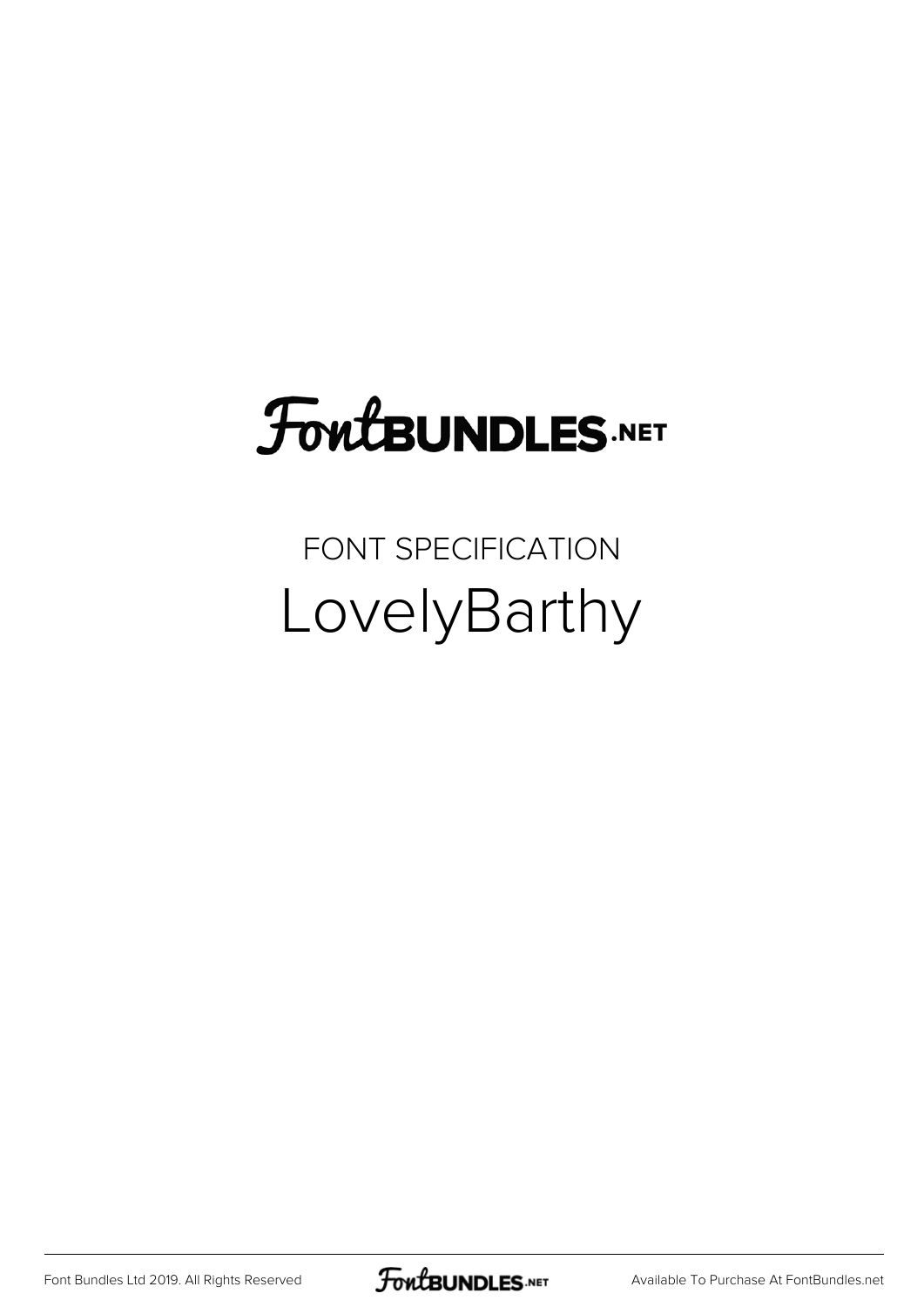#### LovelyBarthy - Regular

**Uppercase Characters** 

### ABCDEFGHIJKLMNOPQ  $Q \wr TUVUXYZ$

Lowercase Characters

**Numbers** 

Punctuation and Symbols

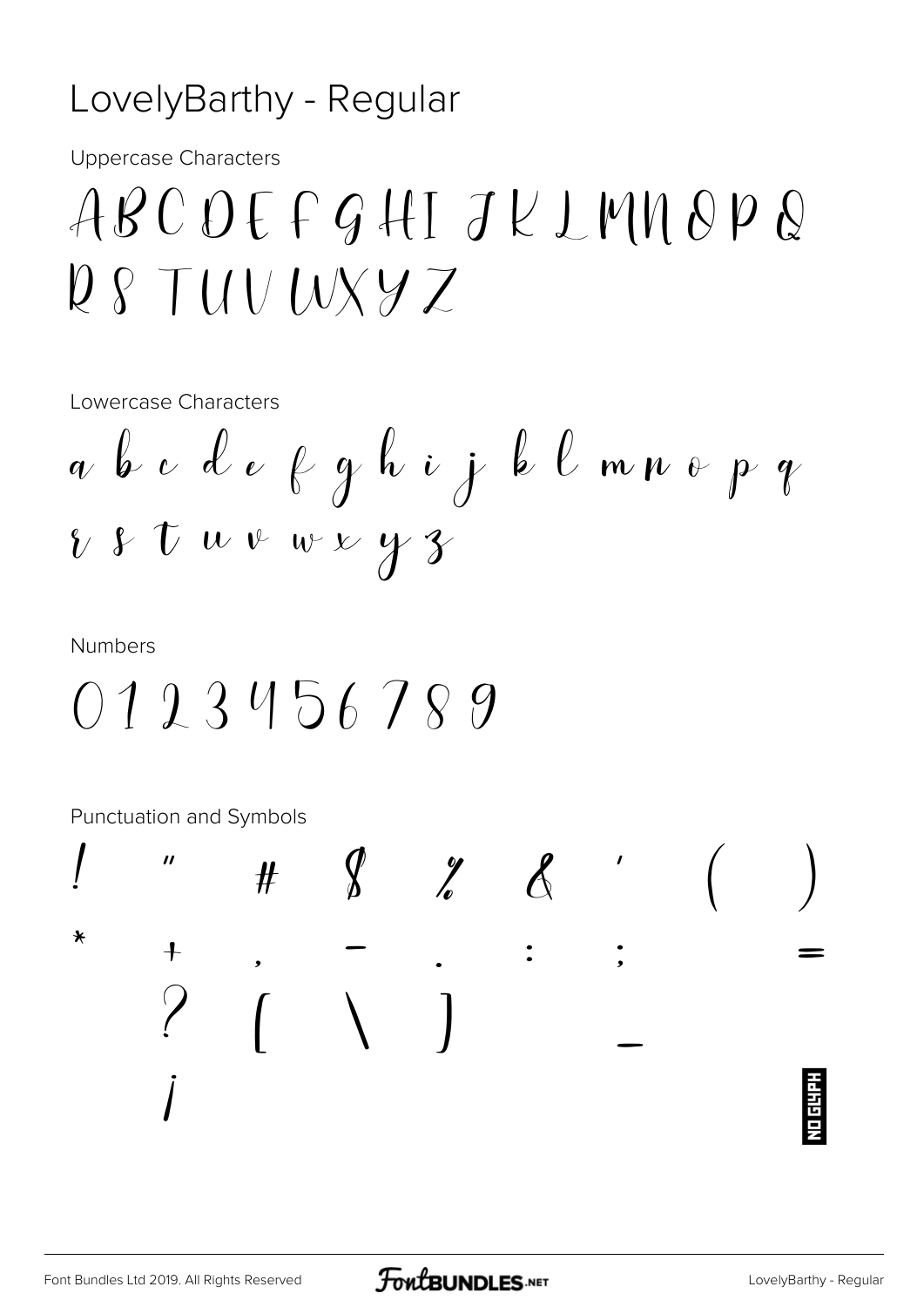

All Other Glyphs

# À Á Â Ã Ä Å Æ Ç È É Ê Ë Ì Í Î Ï Ð Ñ Ò Ó Ô Õ Ö × Ø Ù Ú Û Ü Ý Þ ß à á â ã ä å æ ç è é ê ë ì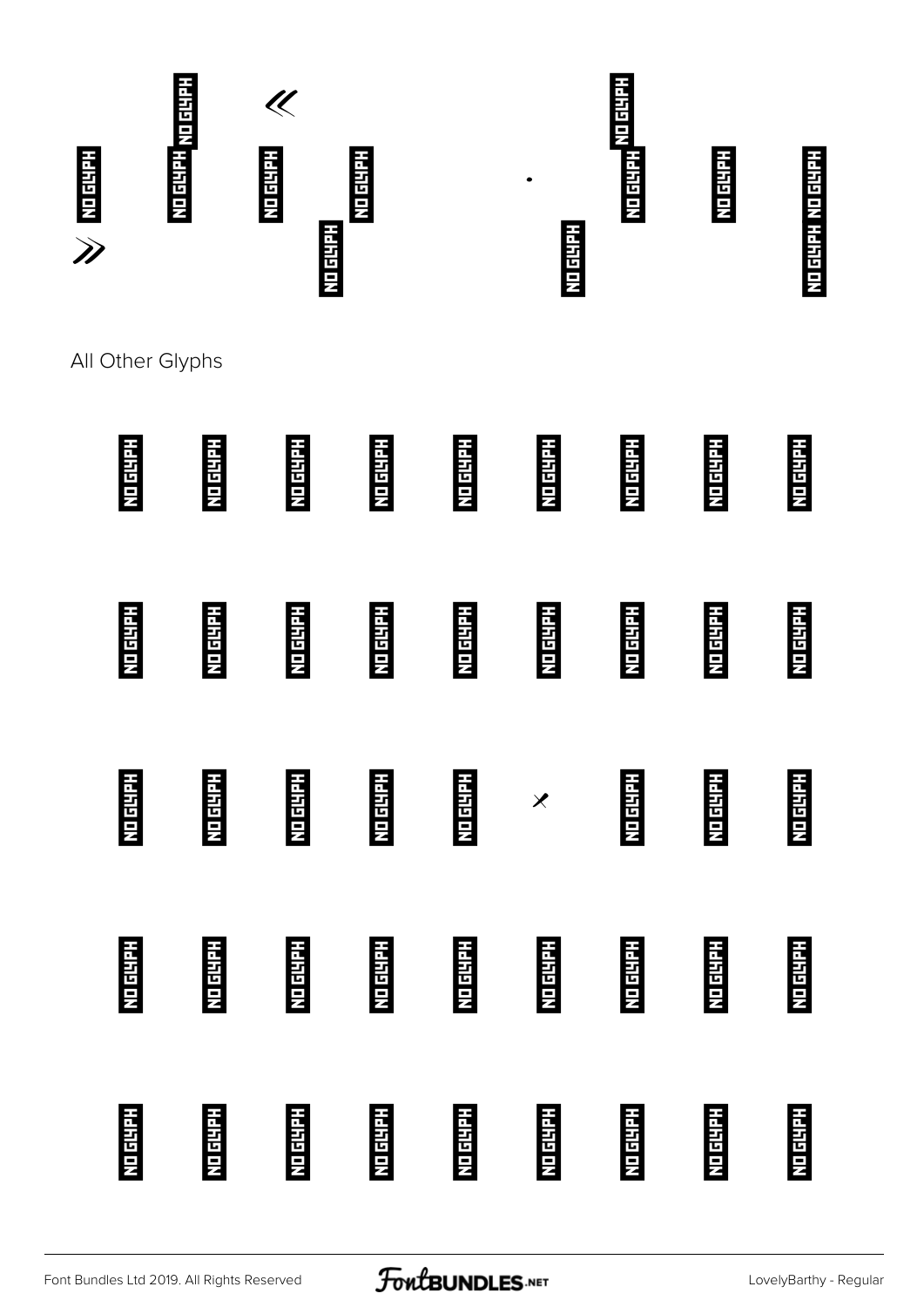## í î ï ð ñ ò ó ô õ ö ø ù ú û ü ý þ

ÿ

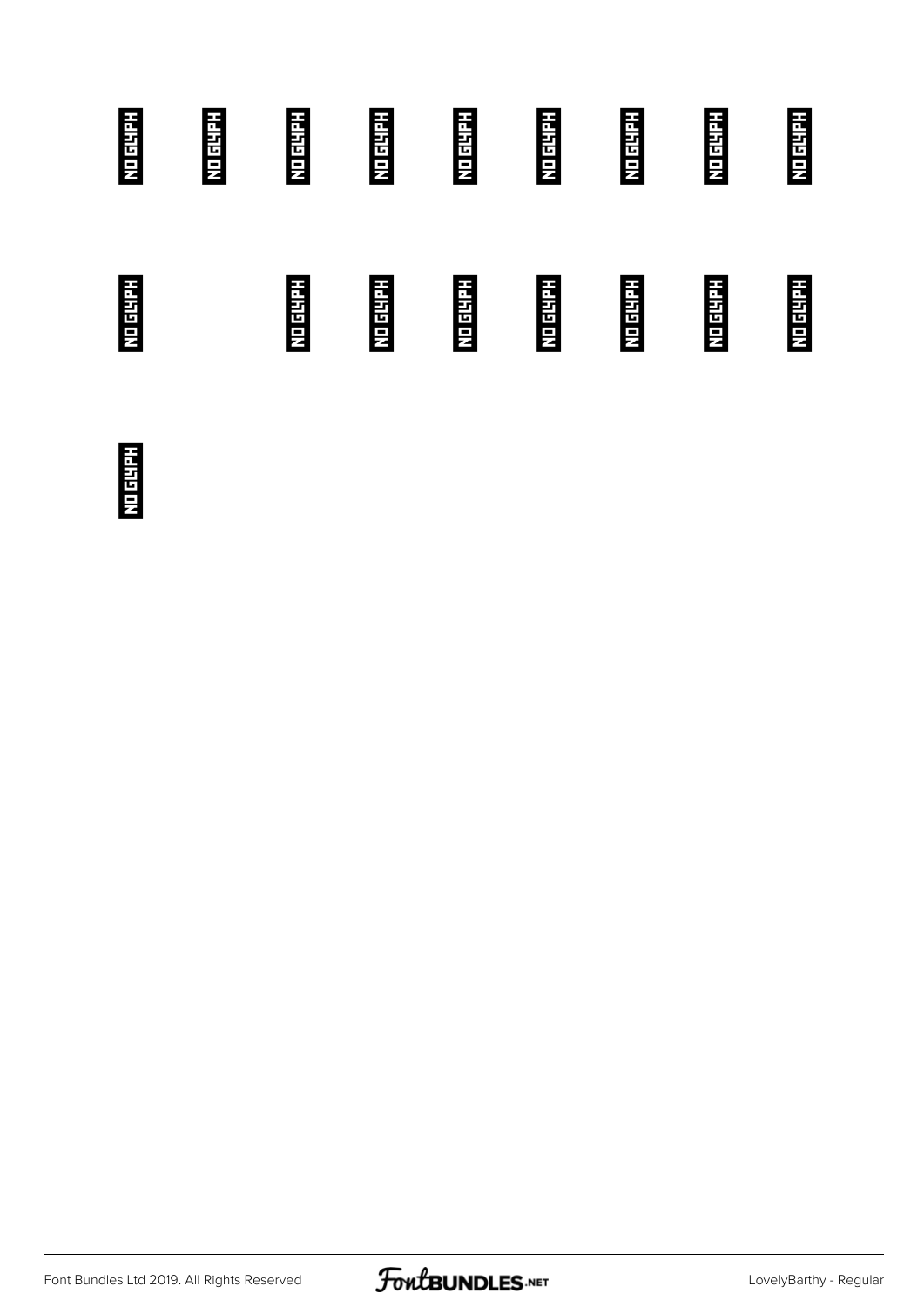#### LovelyBarthy - Regular

**Uppercase Characters** 

### ABCOEFGHIJKLMNOPQRSTUV  $W$  XYZ

Lowercase Characters

 $a \& c \& e \nmid q \nmid i \nmid b \nmid m \nmid p \nmid r \nmid t \nmid w \nmid y$  $\hat{\mathcal{X}}$ 

**Numbers** 

 $0123456789$ 

**Punctuation and Symbols** 

#  $\begin{array}{ccc} 1 & 1 & 1 \\ 1 & 1 & 1 \\ 1 & 1 & 1 \end{array}$  =  $\begin{array}{ccc} 1 & 1 & 1 \\ 1 & 1 & 1 \\ 1 & 1 & 1 \end{array}$  (  $\overline{\mathscr{U}}$